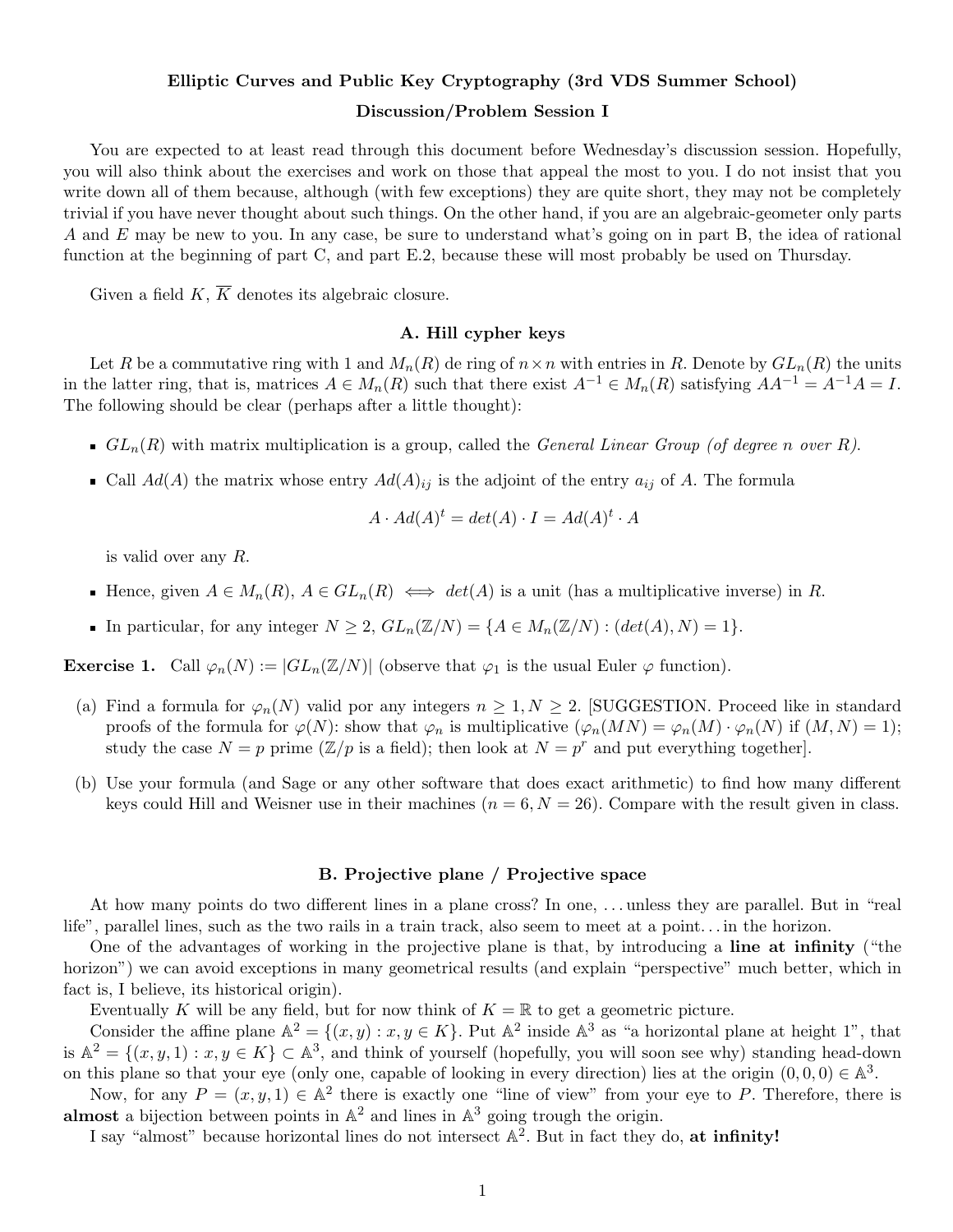Lets see this for the train tracks. Think of the right and left rails (parallel to the x-axis in this example)  $R_r = \{(x,1,1) : x \in K\}$ ,  $R_l = \{(x,-1,1) : x \in K\}$ . The lines in  $\mathbb{A}^3$  going through points in the rails have parametric equations, respectively,  $L_r(t) = (tx, t, t)$ ,  $L_l(t) = (tx, -t, t)$ , which, since I am looking at the horizon  $(x \to \infty)$ , I can forget about  $x = 0$ ), I prefer to write as  $L_r(t) = (t, t/x, t/x)$ ,  $L_l(t) = (t, -t/x, t/x)$ .

These lines are of course different when  $x \in K$  (since  $(x, 1, 1) \neq (x, -1, 1)$ ), but when we let  $x \to \infty$ , they both become  $(t, 0, 0)$ , a line in  $\mathbb{A}^3$  with direction vector  $(1, 0, 0)$ . This will be the point in the horizon towards which all lines in  $\mathbb{A}^2$  parallel to the x-axis (that is, all horizontal lines) tend.

It is not hard to formalize this idea: given a field K, the projective plane over K,  $\mathbb{P}^2$  if we need to keep track of the field,  $\mathbb{P}^2$  otherwise, is the set of lines in  $\mathbb{A}^3$  going trough the origin.

Notice that in our analogy, both rails of the train tracks meet at the same point at infinity, no matter whether we look East or West (take  $x \to -\infty$ ). In other words, the East and West horizon get glued together (in some way).

Since a line in  $\mathbb{A}^3$  is defined by its direction vector, which is unique up to multiplication by scalars, we now give a practical definition that introduces the so called homogeneous coordinates.

**Definition.** Let  $(x, y, z), (x', y', z') \in \mathbb{A}^3$  be both  $\neq (0, 0, 0)$ . We say  $(x, y, z) \sim (x', y', z') \iff$  there is a  $\lambda \in K$ , such that  $(x, y, z) = \lambda(x', y', z')$ . Since such  $\lambda$  is necessarily  $\neq 0$ , it is easy to see that  $\sim$  is an equivalence relation. The *projective plane* over  $K$  is the quotient set

$$
\mathbb{P}^2_K=\frac{\mathbb{A}_K^3\setminus\{0\}}{\sim}
$$

- Points in  $\mathbb{P}^2$  can be represented as  $[x, y, z]$ , with the remark that  $[x, y, z] = [\lambda x, \lambda y, \lambda z]$ . We will use this notation (that reminds us that they are equivalence classes), or sometimes  $[x : y : z]$  (that, moreover, reminds us that there is a  $\lambda$  involved), to distinguish points in  $\mathbb{P}^2$  from points in  $\mathbb{A}^2$ .
- We have  $\mathbb{A}^2 \subset \mathbb{P}^2$  given by  $(x, y) \to [x, y, 1]$ , and **should notice** that  $[x, y, z] \in \mathbb{Z}^2 \iff z \neq 0$  (since then  $[x, y, z] = [x/z, y/z, 1]$ . But we could have chosen another coordinate to be 1 (or non-zero), and in fact we can see that  $\mathbb{P}^2$  is covered by 3 copies of  $\mathbb{A}^2$ , the affine charts.
- $z = 0$  defines a line, that is called the line at infinity (of course "the" line is different if we look in a different affine chart).
- We can not evaluate polynomials  $G \in K[x, y, z]$  at  $P \in \mathbb{P}^2$ , because the value  $G(P)$  would not be independent of the chosen representative. But if G is **homogenous of degree** d then  $G(\lambda x, \lambda y, \lambda z) = \lambda^d G(x, y, z)$  and, even if the actual value depends on  $\lambda$ ,  $G(P) = 0$  is well defined.

**Definition.** A plane projective algebraic curve (defined over K) is the set of points  $P \in \mathbb{P}^2$  $\frac{2}{K}$  that satisfy  $G(P) = 0$ for some homogeneous polynomial  $G \in K[x, y, z]$ . The *degree of the curve* is the degree of G. The curve is *irreducible* if G is irreducible. The points of the curve with  $z = 0$  are the *points at infinity* of the curve.

- If we put  $z = 1$  in the equation of a plane projective curve, we get a plane affine algebraic curve (we have deleted the points at infinity). This is called "dehomogenization" (or something similar; I hesitate to spell it even in Spanish!).
- Conversely, if we "homogonize" the equation of an affine curve by adding the right number of  $z$ 's at each monomial, we get a projective curve (we have added the points at infinity).
- **Example:** The homogeneous equation  $y^2z = x^3 + xz^2 + z^3$  gives the projectivization (projective completion) of the affine curve defined by  $y^2 = x^3 + x + 1$ .

**Exercise 2.** Work on any K, and remember that points may have coordinates in  $\overline{K}$ .

(a) Show that any curve (smooth or not) given by a Weierstraß equation  $y^2 + a_1xy + a_3y = x^3 + a_2x^2 + a_4x + a_6$ has a unique point  $O = [0, 1, 0]$  at infinity.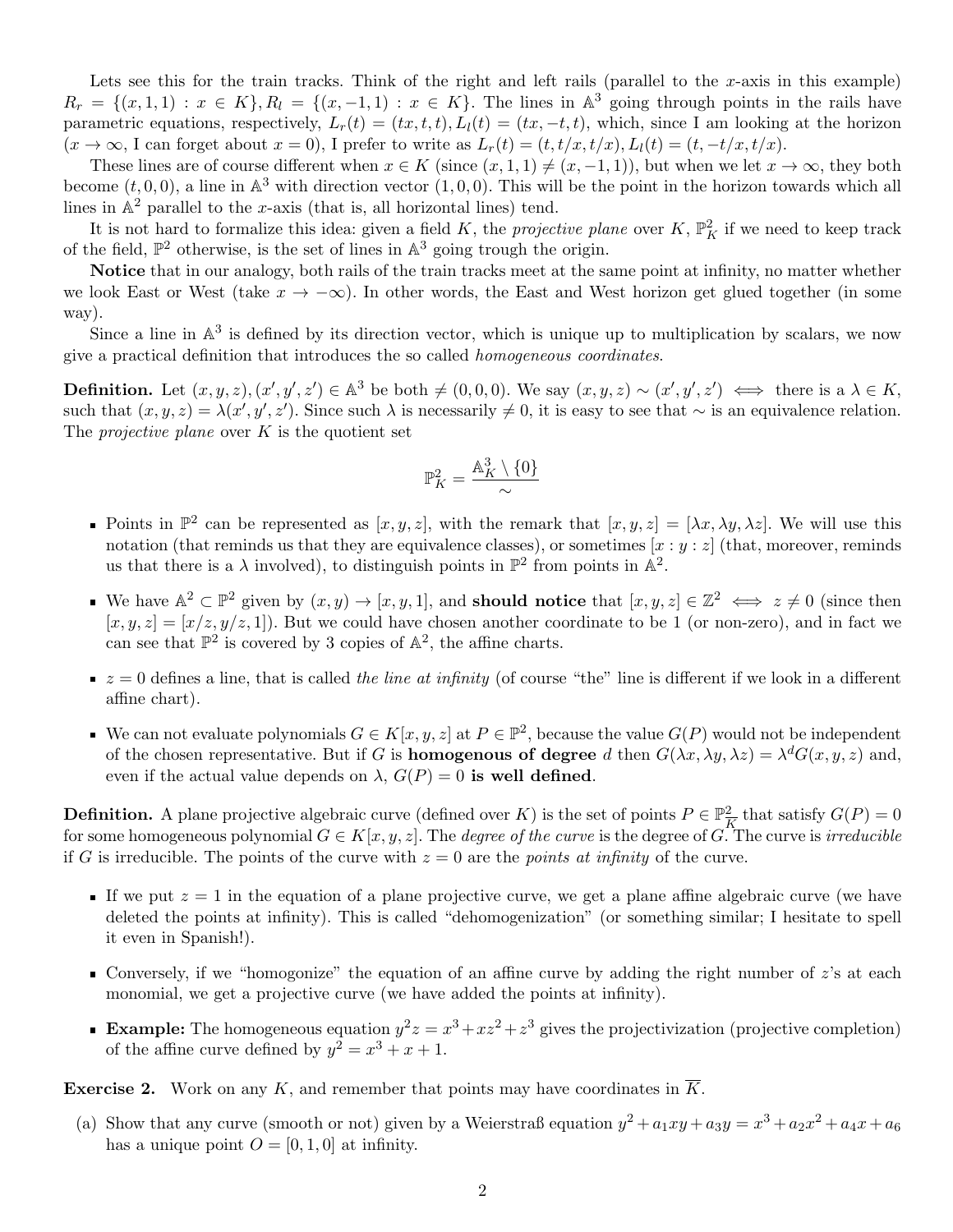- (b) Show that any two distinct parallel lines  $ax + by = c$ ,  $ax + by = d$  meet at exactly one point in  $\mathbb{P}^2$ .
- (c) [Here  $char(K) \neq 2$ . If you want, think of  $K = \mathbb{R}, \overline{K} = \mathbb{C}$ .] At how many points do the line at infinity  $z = 0$ and the projectivization of the circle  $x^2 + y^2 = R$  meet?
- (d) [Here  $char(K) \neq 2$ . If you want, think of  $K = \mathbb{R}, \overline{K} = \mathbb{C}$ .] At how many points do the circles  $x^2 + y^2 = 1$ and  $x^2 + y^2 = 2$  meet in  $\mathbb{P}^2$ ?

Items (b), (c) and (d) provide examples of the following important result.

**Theorem** (Bezout). Let  $C_1, C_2$  be plane projective curves, of degrees  $d_1, d_2$  respectively, with no common components (for example,  $C_1, C_2$  are irreducible and  $C_1 \neq C_2$ ). Then  $C_1$  and  $C_2$  intersect at  $d_1 \cdot d_2$  points, counted with multiplicities.

**Exercise 3.** We have just seen that C given by  $y^2 + a_1xy + a_3y = x^3 + a_2x^2 + a_4x + a_6$  has a unique point  $O = [0, 1, 0]$  at infinity. Can you prove that this that not contradict the fact that, according to Bezout, C and the line at infinity,  $z = 0$ , should meet at 3 points?

- Projective spaces can be defined in the same way in any dimension:  $\mathbb{P}^n$  are the lines going through the origin in  $\mathbb{A}^{n+1}$ .
- In other words,

$$
\mathbb{P}_K^n = \frac{\mathbb{A}_K^{n+1} \setminus \{0\}}{\sim} = \frac{\{(x_0, x_1, \dots, x_n) \neq 0\}}{\sim}
$$

where  $(x_0, x_1, ..., x_n) \sim (x'_0, x'_1, ..., x'_n) \iff (x_0, x_1, ..., x_n) = \lambda (x'_0, x'_1, ..., x'_n)$ .

In this notation (one of the usual ones),  $[x_0, x_1, \ldots, x_n]$  are the homogeneous coordinates and  $x_0 = 0$  is the hyperplane at infinity.

We will only look at  $\mathbb{P}^2$  (projective plane) and  $\mathbb{P}^1$  (projective line). To avoid confusion between the different y, we will use  $[x, z]$  for the homogenous coordinates in  $\mathbb{P}^1$ , with  $z = 0$  defining the *point at infinity*. We will call this point  $\infty = [1,0] \in \mathbb{P}^1$  to distinguish it from the point at infinity  $O = [0,1,0] \in \mathbb{P}^2$  for elliptic curves.

Exercise 4. Do the following statements make sense to you?

- (a)  $\mathbb{P}^1_{\mathbb{R}}$  is homeomorphic to a circle  $S^1$ .
- (b)  $\mathbb{P}^1_{\mathbb{C}}$  is homeomorphic to a sphere  $S^2$  (in fact, the Riemann sphere  $\widehat{\mathbb{C}}$ ).
- (c)  $\mathbb{P}^2_K$  is  $\mathbb{A}^2_K$  with a  $\mathbb{P}^1_K$  glued at infinity.

## C. Divisors and the Picard Group

Let  $C$  be a smooth projective algebraic curve defined over a field  $K$ .

- We will look at rational functions on C, that is, functions  $f: C \to \overline{K} \cup {\infty}$  defined locally as a quotient of polynomials,  $f = \frac{G}{H}$  $\frac{G}{H}$  .
- $G, H$  must be homogeneous of the same degree if we look at them in projective coordinates, so that

$$
f([\lambda x, \lambda y, \lambda z]) = \frac{G(\lambda x, \lambda y, \lambda z)}{H(\lambda x, \lambda y, \lambda z)} = \frac{\lambda^d G(x, y, z)}{\lambda^d H(x, y, z)} = f([x, y, z]).
$$

Notice that such functions can have values in K, but also poles. **Example.**On  $E: y^2 = x^3 - x$  the function  $g = xz/y^2$  has  $f((2,\sqrt{6})) = 1/3, f(\infty) = 0$  and a pole at  $(1,0)$ , since  $f((1,0)) = 1/0 = \infty$ .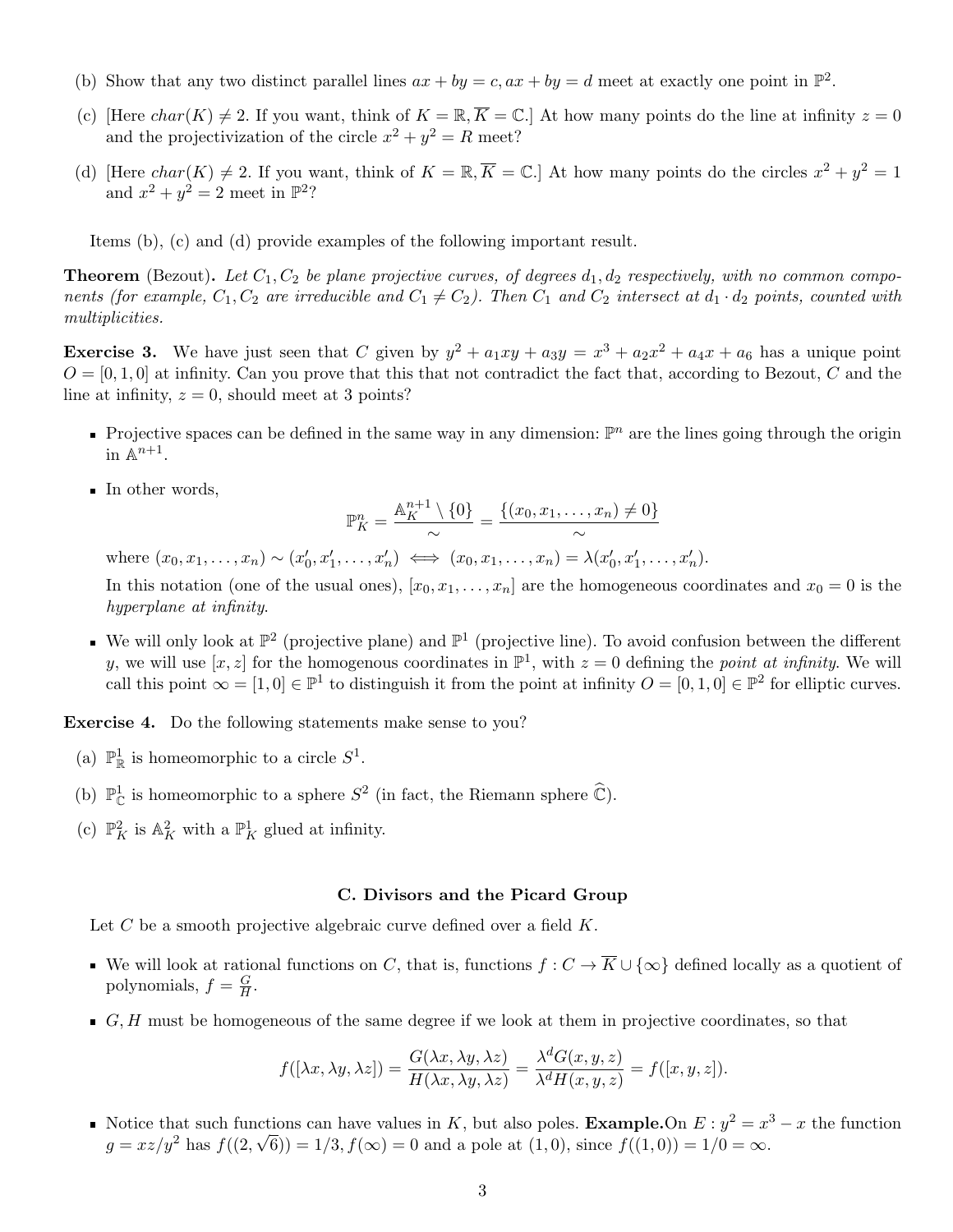Notice also that, although this f seems not to be defined at  $(0, 0)$ , this can be fixed using the equation of the curve:

$$
f = \frac{xz}{y^2} = \frac{xz^2}{y^2z} = \frac{xz^2}{x^3 - xz^2} = \frac{z^2}{x^2 - z^2} \rightsquigarrow f((0,0)) = f([0,0,1]) = 1
$$

■ The set of rational functions on C is a field, denoted by  $\overline{K}(C)$ . There is a function  $0 \in \overline{K}(C)$  whose value is 0 on all  $P \in C$ . We will denote by  $\overline{K}(C)^*$  the non-zero rational functions.

**Definition.** A *divisor* on  $C$  is a formal sum

$$
D=\sum_{P\in C} n_P\,P
$$

where  $n_P \in \mathbb{Z}$  and only finitely many of them are not 0. (The idea is that D represents a finite set of points of C with multiplicities.)

- Divisors can be added:  $(\sum_{P \in C} m_P P) + (\sum_{P \in C} n_P P) = \sum_{P \in C} (m_P + n_P) P$ , and they clearly form a commutative group,  $Div(C)$ , where the neutral element is the 0 divisor  $(n_P = 0 \forall P)$ . In fact, it is the free commutative group on the set of points of C.
- There is also an order on  $Div(C): D \geq 0 \iff np \geq 0 \forall P : D \geq D' \iff D D' \geq 0$ .
- The degree of a divisor is  $deg(D) = \sum n_P$ . The map  $deg : Div(C) \longrightarrow \mathbb{Z}$  is a group homomorphism. We denote the subgroup of degree 0 divisors (the kernel of  $deg$ ), by  $Div^0(C)$ .
- Given a rational function  $f \in \overline{K}(C)^*$ , we associate to it a divisor  $div(f) = \sum_{P \in C} n_P P$ , where  $n_P$  is the order of  $f$  at  $P$ . This means the following:
	- $n_P > 0 \iff f$  has a zero of order  $n_P$  at P.
	- $n_P < 0 \iff f$  has a pole of order  $-n_P$  at P.
	- $n_P = 0 \iff f(P) \in \overline{K}$  and is not 0.
	- Example: The function  $f = \frac{x^2(x-z)}{x^3}$  $\frac{x-z}{z^3}$  on  $\mathbb{P}^1$  has divisor (the affine points are written in parenthesis so as to not confuse them with the multiplicities)  $div(f) = 2(0) + (1) - 3\infty$
- Just as holomorphic functions on  $\widehat{\mathbb{C}}$ , functions  $f \in \overline{K}(C)^*$  have the same number of zeroes and poles (counting multiplicities). In other words  $deg(div(f)) = 0$ . (For  $C \subset \mathbb{P}^2$ , a curve of degree d, a "proof" is as follows:  $f = \frac{G}{H}$  $\frac{G}{H}$ , with  $G, H$  homogeneous polynomials of the same degree e. The zeros of f are, except for cancellations, the intersection points of C and the curve  $G = 0$ , with multiplicities. The poles are, except for cancellations, the intersection points of C and the curve  $H = 0$ . By Bezout, both intersection divisors have degree de. Cancelling what must be cancelled, f has an equal number of zeroes and poles.)

**Exercise 5.** Prove that the set of principal divisors,  $Prin(C) = \{div(f) : f \in \overline{K}(C)^*\}$ , is a subgroup of  $Div^0(C)$ . Do not forget to check that  $0 \in Prin(C)$ .

**Definition.** The Picard group of C is the quotient group  $Pic(C) = Div(C)/Prim(C)$ . It is the class group of  $Div(C)$  modulo the equivalence relation  $D \sim D' \iff D - D' = div(f)$  for some rational function f. Two such divisors are said to be linearly equivalent.

## Exercise 6. Prove

- (a) If D and D' are linearly equivalent, then  $deg(D) = deg(D')$ .
- (b) The linear equivalence classes of divisors of degree 0 form a subgroup of  $Pic(C)$ , denoted by  $Pic^{0}(C)$ .
- (c)  $Pic(C) = Pic^0(C) \oplus \mathbb{Z}$ .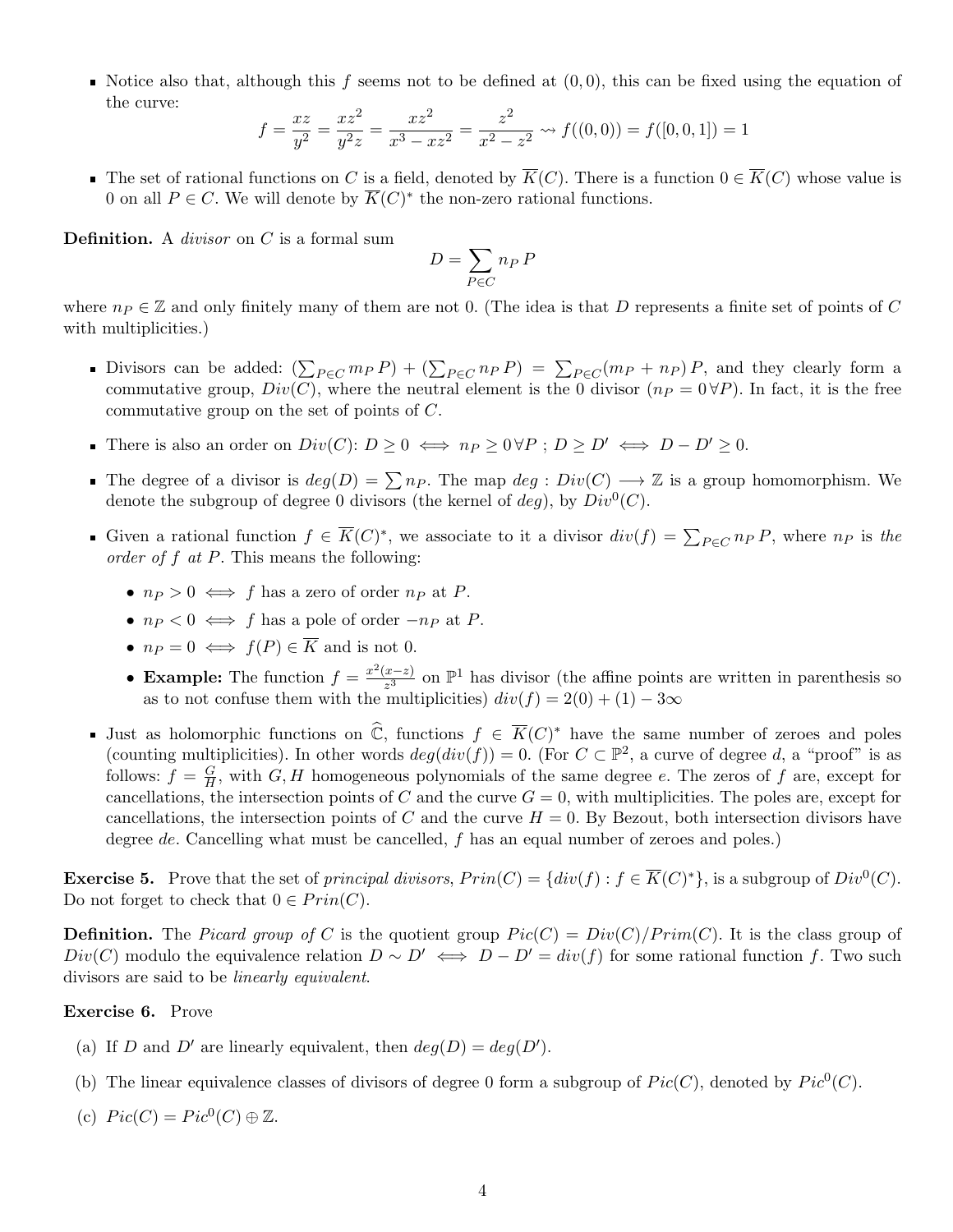## D. Riemann-Roch Theorem

**Definition.** Given a divisor  $D \in Div(C)$ , we associate to it the space of functions

$$
\mathcal{L}(D) = \{ f \in \overline{K}(C)^* : div(f) + D \ge 0 \} \cup \{ 0 \}.
$$

Notice that the zero function is in  $\mathcal{L}(D)$ , but we will often "forget about it "when giving arguments or describing" examples, such as the following.

- $div(f) \geq 0$  means f has no poles. Hence f must be constant. Thus,  $\mathcal{L}(0) = \overline{K}^* \cup \{0\} = \overline{K}$ .
- div(f) + P geq 0 means f may have a single pole at P, and no others. Thus, constant functions are in  $\mathcal{L}(P)$ , but there may be others. In other words,  $\mathcal{L}(0) \subseteq \mathcal{L}(P)$  and the inclusion may or not be an equality (see exercises 7 and 10  $(a)$ ).
- $div(f)-P \geq 0$  means f must have at least a single zero at P, and can not have poles. Since  $deg(div(f)) = 0$ such an f does not exist. Hence,  $\mathcal{L}(-P) = \{0\}.$
- As these examples show, the idea is that  $\mathcal{L}(D)$  are functions with restrictions on the **possible poles** (coming from the positive part of D) and some **mandatory zeroes** (coming from the negative part of D).

**Exercise 7.** In the particular case  $C = \mathbb{P}^1$ , write for any  $P \in \mathbb{P}^1$  (including  $P = \infty$ ) a function with a simple pole at P and no others. Thus,  $\mathcal{L}(0) \subsetneq \mathcal{L}(P)$ .

**Exercise 8.** [Back to a general curve  $C$ ] Prove that:

(a) 
$$
D \geq D' \Rightarrow \mathcal{L}(D') \subseteq \mathcal{L}(D)
$$
.

- (b)  $deg(D) < 0 \Rightarrow \mathcal{L}(D) = \{0\}.$
- (c)  $\mathcal{L}(D)$  is a  $\overline{K}$ -vector space.

 $\mathcal{L}(D)$  is finite dimensional (you do not have to prove this). Lets write  $\ell(D) := dim_{\overline{K}}\mathcal{L}(D)$ .

**Theorem** (Riemann-Roch). There exists a positive integer g (the genus of C) and a divisor  $K_C$  (canonical divisor) such that, for any  $D \in Div(C)$ ,

$$
\ell(D) = deg(D) + 1 - g + \ell(K_C - D).
$$

Exercise 9. Prove:

- (a)  $\ell(0) = 1$ .
- (b)  $\ell(K_C) = q$ .
- (c)  $deg(K_C) = 2q 2$ .
- (d)  $deg(D) > 2g 2 \Rightarrow \ell(D) = deg(D) + 1 g$ .

## E. Applications to Elliptic Curves

Remember that an elliptic curve over a (perfect) field K is a smooth projective curve E of genus  $q = 1$ , defined by (homogeneous) polynomials with coefficients in K, together with a point  $P \in E(K)$ . A priori, it is not a plane curve. We will make some comments on the field of definition, but for the exercises we will work over  $\overline{K}$ .

1. All elliptic curves are plane cubics and they can even be given in Weierstraß form.

**Exercise 10.** Let E be an elliptic curve,  $O \in E$ .